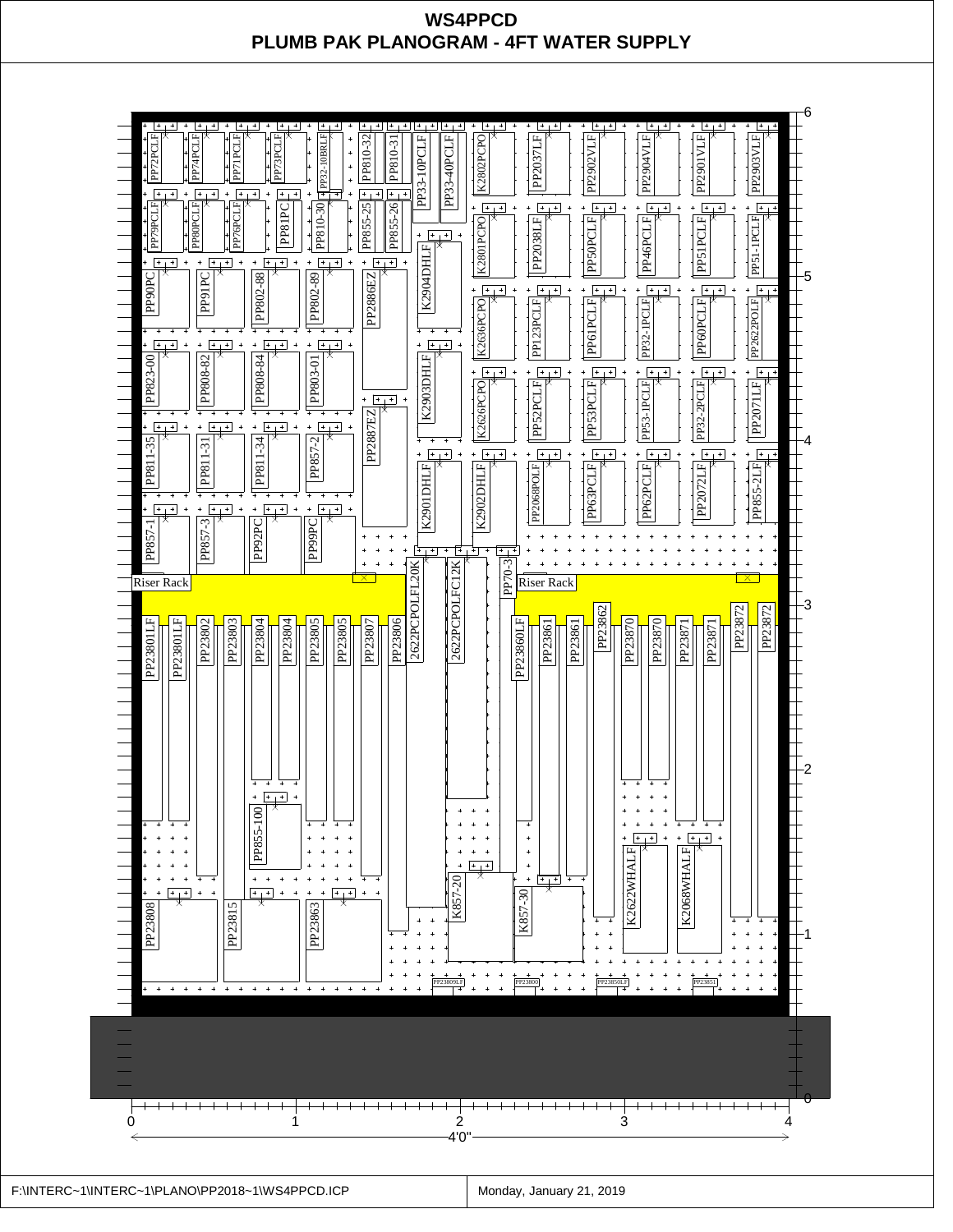## Shelf Schematic Report 1 F:\INTERC~1\INTERC~1\PLANO\PP2018~1\WS4PPCD.ICP Monday, January 21, 2019

| ID                          | UPC                          | LOC ID<br>ROW           | NAME                                                                                   | V FAC<br>H FAC                                      |
|-----------------------------|------------------------------|-------------------------|----------------------------------------------------------------------------------------|-----------------------------------------------------|
| SHELF NAME: backboard/1     |                              | <b>WIDTH: 48.00</b>     | <b>DEPTH: 1.00</b><br>MERCH HEIGHT: 10.00<br>SPACE AVAILABLE: 0.00                     | NOTCH: 73                                           |
|                             |                              |                         |                                                                                        |                                                     |
| PP72PCLF                    | 046224032656                 | 1                       | 1 STRAIGHT CONN 3/8 MIP X 3/8 OD                                                       | 1<br>1                                              |
| PP74PCLF                    | 046224032540                 | $\overline{\mathbf{c}}$ | 1 STRAIGHT CONN 1/2 MIP X 3/8 OD                                                       | $\mathbf{1}$<br>1                                   |
| PP71PCLF                    | 046224032618                 | $\overline{3}$          | 1 STRAIGHT CONN 3/8 FIP X 3/8 OD                                                       | 1<br>$\mathbf{1}$                                   |
| PP73PCLF                    | 046224032380                 | 4                       | 1 STRAIGHT CONN 1/2 FIP X 3/8 OD                                                       | $\overline{1}$                                      |
| PP32-10BRLF                 | 046224032366                 | 5                       | 1 STRAIGHT TRANS FTG 1/2NOM CPVC 3/8 OD                                                | $\mathbf{1}$<br>1                                   |
| PP810-32<br>PP810-31        | 046224810322<br>046224810315 | 6<br>7                  | 1 CONE WASHER & RING 7/16 ID 5/8 OD<br>1 CONE WASHER & RING 3/8 ID 23/32 OD            | $\mathbf{1}$<br>$\mathbf{1}$<br>$\overline{1}$<br>1 |
| PP33-10PCLF                 | 046224032533                 | 8                       | 1 NIPPLE $3/8$ IPS $\times 3$                                                          | $\overline{1}$<br>$\mathbf{1}$                      |
| PP33-40PCLF                 | 046224032670                 | 9                       | 1 NIPPLE $1/2$ IPS $\times$ 4                                                          | $\overline{1}$<br>$\mathbf{1}$                      |
| K2802PCPO                   | 046224051305                 | 10                      | 1   QTR TURN IN LINE VALVE 1/2 X 1/2 X 3/8 QUICK LOCK                                  | 1<br>1                                              |
| <b>PP2037LF</b>             | 046224032755                 | 11                      | 1 ADD-A-TEE 3/8 X 3/8 X 1/4                                                            | $\overline{1}$<br>$\mathbf{1}$                      |
| PP2902VLF                   | 046224039488                 | 12                      | 1 QRTR TURN 3 WAY VLV 1/2 FIP X 3/8 OD X 1/4 OD LEAD FREE                              | $\mathbf{1}$<br>1                                   |
| <b>PP2904VLF</b>            | 046224039464                 | 13                      | 1 QRTR TURN 3 WAY VLV 5/8 OD INL ET X 3/8 OD X 1/4 OD LEAD FREE                        | $\overline{1}$<br>1                                 |
| <b>PP2901VLF</b>            | 046224039495                 | 14                      | 1 QRTR TURN 3 WAY VLV 1/2 FIP X 3/8 OD X 3/8 OD LEAD FREE                              | $\mathbf{1}$<br>1                                   |
| PP2903VLF                   | 046224039471                 | 15                      | 1 QRTR TURN 3 WAY VLV 5/8 OD INL E 3/8 OD X 3/8 OD LEAD FREE                           | $\overline{1}$<br>1                                 |
| PP79PCLF                    | 046224032441                 | 16                      | 6 STRAIGHT CONN 1/2SWEAT X 3/8OD                                                       | $\overline{1}$<br>$\mathbf{1}$                      |
| PP80PCLF                    | 046224032489                 | 17                      | 6 STRAIGHT CONN 1/2NOM COPX3/8OD                                                       | $\mathbf{1}$<br>1                                   |
| PP76PCLF                    | 046224032496                 | 18                      | 6 ANGLE CONN 1/2 FIP X 3/8 OD                                                          | $\mathbf{1}$<br>1                                   |
| PP81PC<br>PP810-30          | 046224000815                 | 19                      | 6 COMPRESSION NUT/SLEEVE 3/8 OD W/RINGS<br>6 CONE WASHER ASSORTMENT                    | 1<br>1<br>$\overline{1}$<br>1                       |
| PP855-25                    | 046224810308<br>046224855255 | 20<br>21                | 6 PIPE INSERT 1/4 OD PLASTIC                                                           | 1<br>1                                              |
| PP855-26                    | 046224855262                 | $\overline{22}$         | 6 PIPE INSERT 3/8 OD PLASTIC                                                           | $\mathbf{1}$<br>$\mathbf{1}$                        |
| <b>K2801PCPO</b>            | 046224051312                 | 23                      | 7 OTR TURN IN LINE VALVE 1/2 X 1/2 X 1/4 QUICK LOCK                                    | $\mathbf{1}$<br>1                                   |
| <b>PP2038LF</b>             | 046224032762                 | 24                      | 7 ADD-A-TEE 3/8 X 3/8 X 3/8                                                            | $\overline{1}$<br>1                                 |
| PP50PCLF                    | 046224032335                 | 25                      | 7 ANGLE VALVE 3/8 FIP X 3/8 OD                                                         | $\overline{1}$<br>$\mathbf{1}$                      |
| PP46PCLF                    | 046224032359                 | 26                      | 7 ANGLE VALVE 1/2 FIP X 1/4 OD LEAD FREE                                               | $\mathbf{1}$<br>1                                   |
| PP51PCLF                    | 046224032274                 | 27                      | 7 ANGLE VALVE 1/2 FIP X 3/8 OD                                                         | $\mathbf{1}$<br>1                                   |
| PP51-1PCLF                  | 046224032458                 | 28                      | 7 ANGLE VALVE 1/2 FIP X 1/2 OD                                                         | $\mathbf{1}$<br>1                                   |
| K2904DHLF                   | 046224047759                 | 34                      | 9 QRTR TURN 3 WAY VLV 5/8 OD INL X3/8OD X 1/4 OD DUA                                   | $\overline{1}$<br>1                                 |
| PP90PC                      | 046224000907                 | 29                      | 11 FLANGE SHALLOW 3/8 IPS                                                              | $\mathbf{1}$<br>$\mathbf{1}$                        |
| PP91PC                      | 046224000914                 | 30                      | 11 FLANGE SHALLOW 1/2 IPS                                                              | $\mathbf{1}$<br>1                                   |
| PP802-88                    | 046224014843                 | 31                      | 11 FLANGE SHALLOW 1/2 COPPER SHALLOW FLANGE                                            | T<br>1                                              |
| PP802-89                    | 046224014850                 | 32                      | 11 FLANGE SHALLOW 3/4 COPPER SHALLOW FLANGE                                            | $\overline{1}$<br>$\mathbf{1}$                      |
| PP2886EZ                    | 046224053453<br>046224051268 | 33                      | 11 ANGLE VALVE 5/8 OD COMP PEX X 3/8 OD COMP                                           | $\overline{1}$<br>1<br>1                            |
| K2636PCPO<br>PP123PCLF      | 046224032397                 | 35<br>36                | 13 QRTR TURN STR VLV 1/2 X 1/4 QUICK LOCK<br>13 ANGLE VALVE 1/2NOM COMP X1/4OD         | 1<br>$\overline{1}$<br>1                            |
| PP61PCLF                    | 046224038238                 | 37                      | 13 ANGLE VALVE 1/2NOM COP X 3/8OD                                                      | 1<br>1                                              |
| PP32-1PCLF                  | 046224032403                 | $\overline{38}$         | 13 ANGLE TRANS VALVE 1/2 NOM CPVC 3/8 OD                                               | $\overline{1}$<br>1                                 |
| PP60PCLF                    | 046224032328                 | 39                      | 13 ANGLE VALVE 1/2COP SWEATX3/8OD                                                      | $\mathbf{1}$<br>$\mathbf{1}$                        |
| PP2622POLF                  | 046224028635                 | 40                      | 13 QRTR TURN ANG VLV 5/8OD X3/8OD QUICK LOCK                                           | $\overline{1}$<br>1                                 |
| PP823-00                    | 046224016779                 | 41                      | 17 FLANGE SHALLOW 1/2 IPS                                                              | $\overline{1}$<br>$\mathbf{1}$                      |
| PP808-82                    | 046224014874                 | 42                      | 17 FLANGE SHALLOW 3/4 IPS                                                              | $\mathbf{1}$<br>$\mathbf{1}$                        |
| PP808-84                    | 046224014881                 | 43                      | 17 FLANGE SHALLOW 1/2 NOM COPP                                                         | $\mathbf{1}$<br>1                                   |
| PP803-01                    | 046224014867                 | 44                      | 17 FLANGE SHALLOW 3/4 NOM COPPER WHITE                                                 | 1<br>$\mathbf{1}$                                   |
| K2903DHLF                   | 046224047742                 | 45                      | 17 QRTR TURN 3 WAY VLV 5/8 OD INL X3/8OD X 3/8 OD DUA                                  | $\overline{1}$<br>1                                 |
| K2626PCPO                   | 046224051282                 | 46                      | 19 QRTR TURN ANG VLV 1/2 X 1/4 QUICK LOCK                                              | $\mathbf{1}$<br>1                                   |
| PP52PCLF                    | 046224032502                 | 47                      | 19 STRAIGHT VALVE 3/8 FIP X 3/8OD                                                      | $\mathbf{1}$<br>1                                   |
| PP53PCLF<br>PP53-1PCLF      | 046224032267<br>046224032588 | 48<br>49                | 19 STRAIGHT VALVE 1/2 FIP X 3/8OD<br>19 STRAIGHT VALVE 1/2 FIP X 1/2OD                 | $\mathbf{1}$<br>1<br>1<br>1                         |
| PP32-2PCLF                  | 046224032304                 | 50                      | 19 STRAIGHT TRANS VLV 1/2NOM CPVC 3/8 OD                                               | $\overline{1}$<br>$\mathbf{1}$                      |
| <b>PP2071LF</b>             | 046224032663                 | 51                      | 19 QRTR TURN STR VLV 3/8 OD COMP INLET FEMALE X 3/8 OD                                 | $\mathbf{1}$                                        |
| PP2887EZ                    | 046224053446                 | 56                      | 21   STRAIGHT VALVE 5/8 OD COMP PEX X 3/8 OD COMP                                      | 1<br>1                                              |
| PP811-35                    | 046224014928                 | 52                      | 23 FLOOR & CEILING PLATE 3/4 IPS PC                                                    | $\mathbf{1}$<br>1                                   |
| PP811-31                    | 046224014904                 | 53                      | 23 FLOOR & CEILING PLATE 1 IPS CH                                                      | $\mathbf{1}$<br>1                                   |
| PP811-34                    | 046224014911                 | 54                      | 23 FLOOR & CEILING PLATE 3/4 CH                                                        | $\mathbf{1}$<br>1                                   |
| PP857-2                     | 046224014829                 | 55                      | 23 FLOOR & CEILNG PLATE 1/2NOMCOP                                                      | $\mathbf{1}$<br>1                                   |
| K2901DHLF                   | 046224047766                 | 57                      | 25   QRTR TURN 3 WAY VLV 1/2 FIP X 3/8OD X 3/8OD DUAL H                                | $\overline{1}$<br>1                                 |
| K2902DHLF                   | 046224047773                 | 58                      | 25 QRTR TURN 3 WAY VLV 1/2 FIP X 3/8OD X 1/4OD DUAL H                                  | $\overline{1}$<br>1                                 |
| PP2068POLF                  | 046224028642                 | 59                      | 25 QRTR TURN STRT VLV 5/8ODX3/8OD QUICK LOCK                                           | $\mathbf{1}$<br>$\mathbf{1}$                        |
| PP63PCLF<br>PP62PCLF        | 046224032281<br>046224032342 | 60<br>61                | 25 STRAIGHT VALVE 1/2 NOM COP 3/8 OD<br>25 STRT VALVE 1/2 COP SWT X 3/8OD              | $\mathbf{1}$<br>1<br>$\overline{1}$<br>1            |
| <b>PP2072LF</b>             | 046224032786                 | 62                      | 25 REPAIR VALVE 3/8 OD X 3/8 OD                                                        | $\mathbf{1}$<br>1                                   |
| PP855-2LF                   | 046224032311                 | 63                      | 25 SADDLE VALVE 1/4 OD FOR 3/8-3/4 OD TUBE                                             | $\overline{1}$<br>1                                 |
| PP857-1                     | 046224857013                 | 64                      | 29 FLOOR & CEILING PLATE 1/2 IPS SURE GRIP                                             | $\mathbf{1}$<br>$\mathbf{1}$                        |
| PP857-3                     | 046224014836                 | 65                      | 29 FLOOR & CEILING PLATE 1/2 IPS                                                       | $\overline{1}$<br>1                                 |
| PP92PC                      | 046224000921                 | 66                      | 29 FLANGE DEEP 1/2 IPS                                                                 | $\overline{1}$<br>$\mathbf{1}$                      |
| PP99PC                      | 046224008668                 | 67                      | 29 FLANGE DEEP 1/2 COPPER TUBE SZ OR 5/8 OD                                            | $\mathbf{1}$<br>1                                   |
| 2622PCPOLFL20K 046224047551 |                              | 69                      | 32 QRTR TURN ANG VLV 5/8OD X 20" SS FCT SPLY LF                                        | $\mathbf{1}$<br>1                                   |
| 2622PCPOLFC12I 046224047575 |                              | 70                      | 32 QRTR TURN ANG VLV 5/8OD X 12" SS TOI SPLY LF                                        | 1<br>1                                              |
| PP70-3                      | 046224007036                 | 71                      | 32 POLY SUPPLY TUBE 3/8 X 20 LAV                                                       | $\mathbf{1}$                                        |
| <b>Riser Rack</b>           | <b>Riser Rack</b>            | 68                      | 34 RISER RACK                                                                          | $\mathbf{1}$<br>1                                   |
| <b>Riser Rack</b>           | <b>Riser Rack</b>            | 72                      | 34 RISER RACK                                                                          | $\mathbf{1}$<br>$\mathbf{1}$                        |
| PP23862                     | 046224238621                 | 73                      | 36 EZ SPLY TUBE VN 3/8COMP X 1/2IP 20LAV                                               | $\overline{1}$<br>1                                 |
| PP23872                     | 046224238720                 | 74                      | 36 EZ SPLY TUBE VN 3/8COMP X 7/8 20TLT                                                 | $\overline{2}$<br>1                                 |
| PP23801LF                   | 046224033165                 | 75                      | 37 EZ SPLY TUBE SS 3/8COMPX1/2FIP 12 LAV                                               | $\overline{2}$<br>$\mathbf{1}$                      |
| PP23802<br>PP23803          | 046224238027                 | 76<br>77                | 37 EZ SPLY TUBE SS 3/8COMPX1/2FIP 16 LAV                                               | $\mathbf{1}$<br>1<br>$\mathbf{1}$<br>1              |
| PP23804                     | 046224238034<br>046224238041 | 78                      | 37 EZ SPLY TUBE SS 3/8COMPX1/2FIP 20 LAV<br>37 EZ SPLY TUBE SS 3/8 COMP X 7/8 9 TOILET | $\overline{2}$<br>1                                 |
| PP23805                     | 046224238058                 | 79                      | 37 EZ SPLY TUBE SS 3/8 COMP X 7/8 12 TOILET                                            |                                                     |
| PP23807                     | 046224238072                 | 80                      | 37 EZ SPLY TUBE SS 3/8 COMP X 7/8 16 TOILET                                            | $\frac{2}{1}$<br>$\mathbf{1}$                       |
| PP23806                     | 046224238065                 | 81                      | 37 EZ SPLY TUBE SS 3/8 COMP X 7/8 20 TOILET                                            | 1<br>1                                              |
| PP23860LF                   | 046224033196                 | 82                      | 37 EZ SPLY TUBE VN 3/8COMP X 1/2IP 12LAV                                               | $\overline{1}$<br>1                                 |
| PP23861                     | 046224238614                 | 83                      | 37 EZ SPLY TUBE VN 3/8COMP X 1/2IP 16LAV                                               | $\overline{2}$<br>$\mathbf{1}$                      |